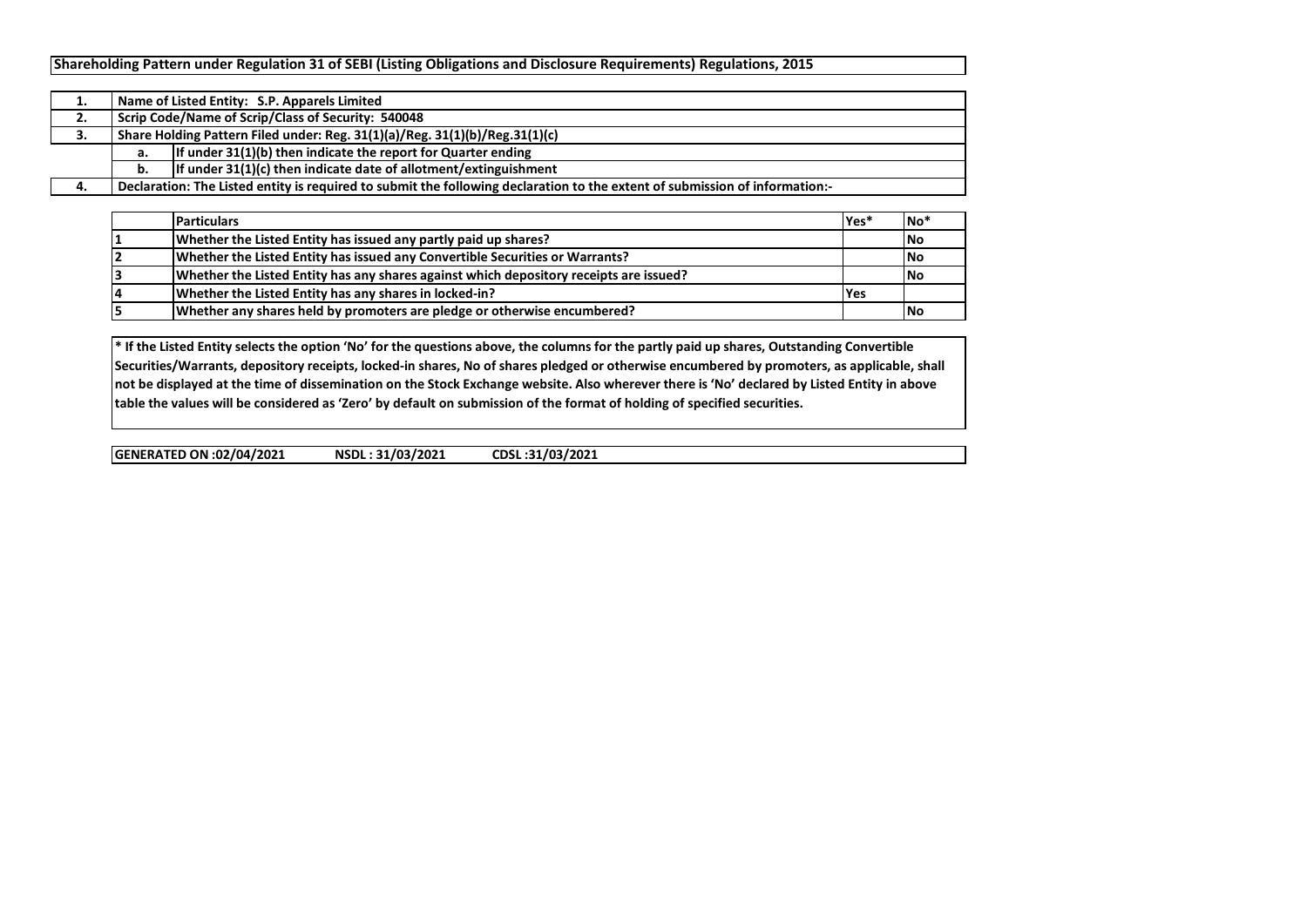## **S.P. Apparels Limited**

**Table I - Summary Statement holding of specified securities**

|                |                                      |                    |                    |        |                  |                       | Sharehold   |                                            |      |                   |                | <b>Shares</b><br>ing, as a            |                               |        |                         |         |               |               |        |       |
|----------------|--------------------------------------|--------------------|--------------------|--------|------------------|-----------------------|-------------|--------------------------------------------|------|-------------------|----------------|---------------------------------------|-------------------------------|--------|-------------------------|---------|---------------|---------------|--------|-------|
|                |                                      |                    |                    |        |                  |                       | ing as a %  |                                            |      |                   | Underlyin %    |                                       |                               |        | <b>Number of Shares</b> |         |               |               |        |       |
|                |                                      |                    |                    |        |                  |                       | of total    | Number of Voting Rights held in each class |      |                   |                |                                       | lassuming Number of Locked in |        | pledged or otherwise    |         |               |               |        |       |
|                |                                      |                    |                    | No. of | No. of           |                       | Ino. of     | of securities                              |      |                   | Outstandi full |                                       | <b>shares</b>                 |        | encumbered              |         | Number        |               |        |       |
|                |                                      |                    | No. of             | Partly | shares           |                       | shares      |                                            |      |                   |                | ng                                    | conversio                     |        |                         |         |               | of equity     |        |       |
|                |                                      |                    | fully paid paid-up |        | underlyin        |                       |             | (calculate   No of Voting Rights           |      |                   |                | convertibl n of                       |                               |        | As a % of               |         | As a % of     | <b>shares</b> |        |       |
|                |                                      | Nos. of            | up equity equity   |        |                  | Total nos.   d as per |             |                                            |      |                   | Total as a le  |                                       | convertibl                    |        | total                   |         | Itotal        | held in       |        |       |
|                |                                      | Isharehold Ishares |                    | shares | Depositor shares |                       | SCRR,       |                                            |      |                   | % of           | securities e                          |                               |        | <b>Shares</b>           |         | <b>Shares</b> | demateria     |        |       |
| Category       | <b>Category of shareholder</b>       | lers               | held               | held   | y Receipts held  |                       | 1957)       | Class eg: X Class eg: y Total              |      |                   | $(A+B+C)$      | $ $ (including securities $ No. (a) $ |                               |        | held(b)                 | No. (a) | held(b)       | lised form    |        |       |
| (1)            | (II)                                 | (III)              | (IV)               | (V)    | (VI)             | (VII) =               | (VIII) As a |                                            | (IX) |                   |                |                                       | (X)                           |        | $(XI) =$                |         | (XII)         |               | (XIII) | (XIV) |
| (A)            | <b>Promoter &amp; Promoter Group</b> |                    | 15848634 0         |        |                  | 15848634 61.6856      |             | 15848634 0                                 |      | 15848634 61.6856  |                |                                       | 61.6856                       | 525000 | 3.3125                  |         | 0.0000        | 15848634      |        |       |
| (B)            | Public                               | 12086              | 9843966            |        | 10               | 9843966               | 38.3144     | 9843966                                    |      | 9843966           | 38.3144        |                                       | 38.3144                       |        | 0.0000                  | ΝA      | <b>INA</b>    | 9498744       |        |       |
| $\overline{c}$ | Non Promoter - Non Public            |                    |                    |        |                  |                       |             |                                            |      |                   |                |                                       |                               |        | 0.0000                  | ΝA      | <b>INA</b>    |               |        |       |
| (C1)           | <b>Shares Underlying DRs</b>         |                    |                    |        |                  |                       | 0.0000      |                                            |      |                   | 0.0000         |                                       | 0.0000                        |        | 0.0000                  | ΝA      | <b>INA</b>    |               |        |       |
| (C2)           | <b>Shares Held By Employee Trust</b> |                    |                    |        | 10               |                       | 0.0000      |                                            |      |                   | 0.0000         |                                       | 0.0000                        |        | 0.0000                  | ΝA      | <b>INA</b>    |               |        |       |
|                | Total                                | 12091              | 25692600 0         |        | 10.              |                       |             | 25692600 100.0000 25692600 0               |      | 25692600 100.0000 |                |                                       | 100.0000                      | 525000 | 2.0433                  |         | 0.0000        | 25347378      |        |       |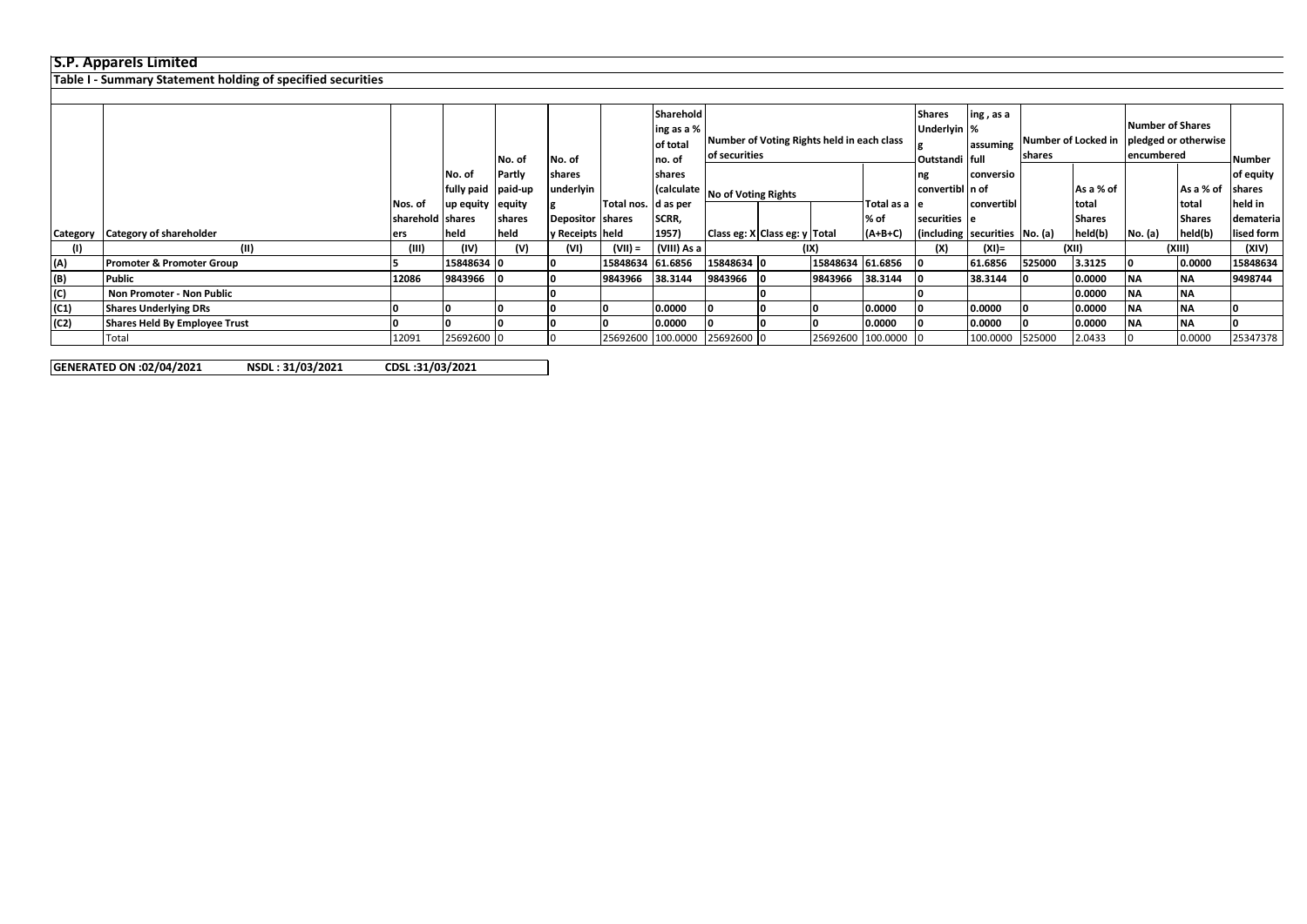|     | <b>S.P. Apparels Limited</b>                                                         |            |                  |                                   |                             |                  |                                |                                 |                                                             |  |                  |              |                                                |                         |                                         |                    |                                                     |                    |                               |  |
|-----|--------------------------------------------------------------------------------------|------------|------------------|-----------------------------------|-----------------------------|------------------|--------------------------------|---------------------------------|-------------------------------------------------------------|--|------------------|--------------|------------------------------------------------|-------------------------|-----------------------------------------|--------------------|-----------------------------------------------------|--------------------|-------------------------------|--|
|     | Table II - Statement showing shareholding pattern of the Promoter and Promoter Group |            |                  |                                   |                             |                  |                                |                                 |                                                             |  |                  |              |                                                |                         |                                         |                    |                                                     |                    |                               |  |
|     |                                                                                      |            |                  |                                   |                             |                  |                                |                                 |                                                             |  |                  |              |                                                |                         |                                         |                    |                                                     |                    |                               |  |
|     |                                                                                      |            |                  |                                   |                             | No. of<br>shares |                                | Sharehold<br>ing %<br>calculate | Number of Voting Rights held in each class<br>of securities |  |                  |              | <b>Shares</b><br>Underlyin %<br>Outstandi full | ing, as a<br>assuming   | Number of Locked in otherwise<br>shares |                    | <b>Number of Shares</b><br>pledged or<br>encumbered |                    | Number<br>of equity           |  |
|     |                                                                                      |            | Nos. of          | No. of<br>fully paid<br>up equity | Partly<br>paid-up<br>equity | underlyin        | Depositor Total nos. 1957 As a | d as per<br>SCRR,               | <b>No of Voting Rights</b>                                  |  |                  | Total as a e | ng<br>convertibl n of                          | conversio<br>convertibl |                                         | As a % of<br>total |                                                     | As a % of<br>total | shares<br>held in<br>demateri |  |
|     |                                                                                      |            | sharehold shares |                                   | shares                      |                  | shares                         | % of                            | Class eg: Class eg:                                         |  |                  | % of         | securities e                                   |                         |                                         | <b>Shares</b>      |                                                     | <b>Shares</b>      | alised                        |  |
|     | Category & Name of the shareholders                                                  | <b>PAN</b> | ers              | held                              | held                        | Receipts         | held                           | $(A+B+C2)$                      |                                                             |  | <b>Total</b>     | $(A+B+C)$    | (including securities No. (a)                  |                         |                                         | held(b)            | No. (a)                                             | held(b)            | form                          |  |
|     | (1)                                                                                  | (11)       | (III)            | (IV)                              | (V)                         | (VI)             | $(VII) =$                      | (VIII) As a                     |                                                             |  | (IX)             |              | (X)                                            | $(XI) =$                |                                         | (XII)              |                                                     | (XIII)             | (XIV)                         |  |
|     | Indian                                                                               |            |                  |                                   |                             |                  |                                |                                 |                                                             |  |                  |              |                                                |                         |                                         |                    |                                                     |                    |                               |  |
| (a) | <b>Individuals / Hindu Undivided Family</b>                                          |            |                  | 15848634 0                        |                             |                  | 15848634 61.6856               |                                 | 15848634 0                                                  |  | 15848634 61.6856 |              |                                                | 61.6856                 | 525000                                  | 3.3126             | l n                                                 | 0.0000             | 15848634                      |  |
|     | Perumal Sundararajan                                                                 | AGQPS1345A |                  | 11784273 C                        |                             |                  | 11784273 45.8664               |                                 | 11784273                                                    |  | 11784273 45.8664 |              |                                                | 45.8664                 | 525000                                  | 4.4551             |                                                     | 0.0000             | 11784273                      |  |
|     | Sundararajan Latha                                                                   | ADQPS5817G |                  | 3024509                           |                             |                  | 3024509                        | 11.7719                         | 3024509                                                     |  | 3024509          | 11.7719      |                                                | 11.7719                 |                                         | 0.0000             |                                                     | 0.0000             | 3024509                       |  |
|     | Perumal Sundararajan                                                                 | AGQPS1345A |                  | 1000000                           |                             |                  | 1000000                        | 3.8922                          | 1000000                                                     |  | 1000000          | 3.8922       |                                                | 3.8922                  |                                         | 0.0000             |                                                     | 0.0000             | 1000000                       |  |
|     | Sundararajan Chenduran                                                               | AIPPC1092H |                  | 28852                             |                             |                  | 28852                          | 0.1123                          | 28852                                                       |  | 28852            | 0.1123       |                                                | 0.1123                  |                                         | 0.0000             |                                                     | 0.0000             | 28852                         |  |
|     | Shantha Senthil                                                                      | BCFPS5785L |                  | 11000                             |                             |                  | 11000                          | 0.0428                          | 11000                                                       |  | 11000            | 0.0428       |                                                | 0.0428                  |                                         | 0.0000             |                                                     | 0.0000             | 11000                         |  |
| (b) | <b>Central Government / State Government(s)</b>                                      |            |                  | 0                                 |                             |                  |                                | 0.0000                          | l n                                                         |  | <sup>0</sup>     | 0.0000       |                                                | 0.0000                  |                                         | 0.0000             |                                                     | 0.0000             | n                             |  |
| (c) | <b>Financial Institutions / Banks</b>                                                |            |                  | ۱o                                |                             |                  | n                              | 0.0000                          | ١n                                                          |  | <b>O</b>         | 0.0000       |                                                | 0.0000                  |                                         | 0.0000             |                                                     | 0.0000             | n                             |  |
| (d) | Any Other (Specify)                                                                  |            |                  | n.                                |                             |                  |                                | 0.0000                          | n                                                           |  | $\Omega$         | 0.0000       |                                                | 0.0000                  |                                         | 0.0000             |                                                     | 0.0000             | n.                            |  |
|     | Sub Total (A)(1)                                                                     |            |                  | 15848634 0                        |                             |                  | 15848634 61.6856               |                                 | 15848634                                                    |  | 15848634 61.6856 |              |                                                | 61.6856                 | 525000                                  | 3.3126             |                                                     | 0.0000             | 15848634                      |  |
| 2   | Foreign                                                                              |            |                  |                                   |                             |                  |                                |                                 |                                                             |  |                  |              |                                                |                         |                                         |                    |                                                     |                    |                               |  |
| (a) | Individuals (Non-Resident Individuals / Foreign Individuals)                         |            |                  |                                   |                             |                  |                                | 0.0000                          |                                                             |  |                  | 0.0000       |                                                | 0.0000                  |                                         | 0.0000             |                                                     | 0.0000             |                               |  |
| (b) | Government                                                                           |            |                  | ١n                                |                             |                  |                                | 0.0000                          | n                                                           |  |                  | 0.0000       |                                                | 0.0000                  |                                         | 0.0000             |                                                     | 0.0000             |                               |  |
| (c) | <b>Institutions</b>                                                                  |            |                  | ۱n                                | ۱n                          |                  |                                | 0.0000                          | n                                                           |  | O                | 0.0000       |                                                | 0.0000                  |                                         | 0.0000             |                                                     | 0.0000             |                               |  |
| (d) | <b>Foreign Portfolio Investor</b>                                                    |            | n                | ١n                                | n                           |                  |                                | 0.0000                          |                                                             |  | <sup>0</sup>     | 0.0000       |                                                | 0.0000                  |                                         | 0.0000             |                                                     | 0.0000             |                               |  |
| (e) | Any Other (Specify)                                                                  |            | n                | $\Omega$                          | ١n                          |                  | $\Omega$                       | 0.0000                          |                                                             |  | ١o               | 0.0000       |                                                | 0.0000                  |                                         | 0.0000             |                                                     | 0.0000             | n                             |  |
|     | Sub Total (A)(2)                                                                     |            |                  | $\Omega$                          |                             |                  |                                | 0.0000                          |                                                             |  | $\Omega$         | 0.0000       |                                                | 0.0000                  |                                         | 0.0000             |                                                     | 0.0000             |                               |  |
|     | Total Shareholding Of Promoter And Promoter Group (A)=<br>$(A)(1)+(A)(2)$            |            |                  | 15848634 0                        |                             |                  | 15848634 61.6856               |                                 | 15848634 0                                                  |  | 15848634 61.6856 |              |                                                | 61.6856                 | 525000                                  | 3.3126             |                                                     | 0.0000             | 15848634                      |  |
|     |                                                                                      |            |                  |                                   |                             |                  |                                |                                 |                                                             |  |                  |              |                                                |                         |                                         |                    |                                                     |                    |                               |  |

**Details of Shares which remain unclaimed may be given hear along with details such as number of shareholders, outstanding shares held in demat/unclaimed suspense account, voting rights which are frozen etc.**

**Note :**

**(1) PAN would not be displayed on website of Stock Exchange(s)** 

**(2) The term 'Encumbrance' has the same meaning as assigned under regulation 28(3) of SEBI (Substantial Acquisition of Shares and Takeovers) Regulations, 2011.**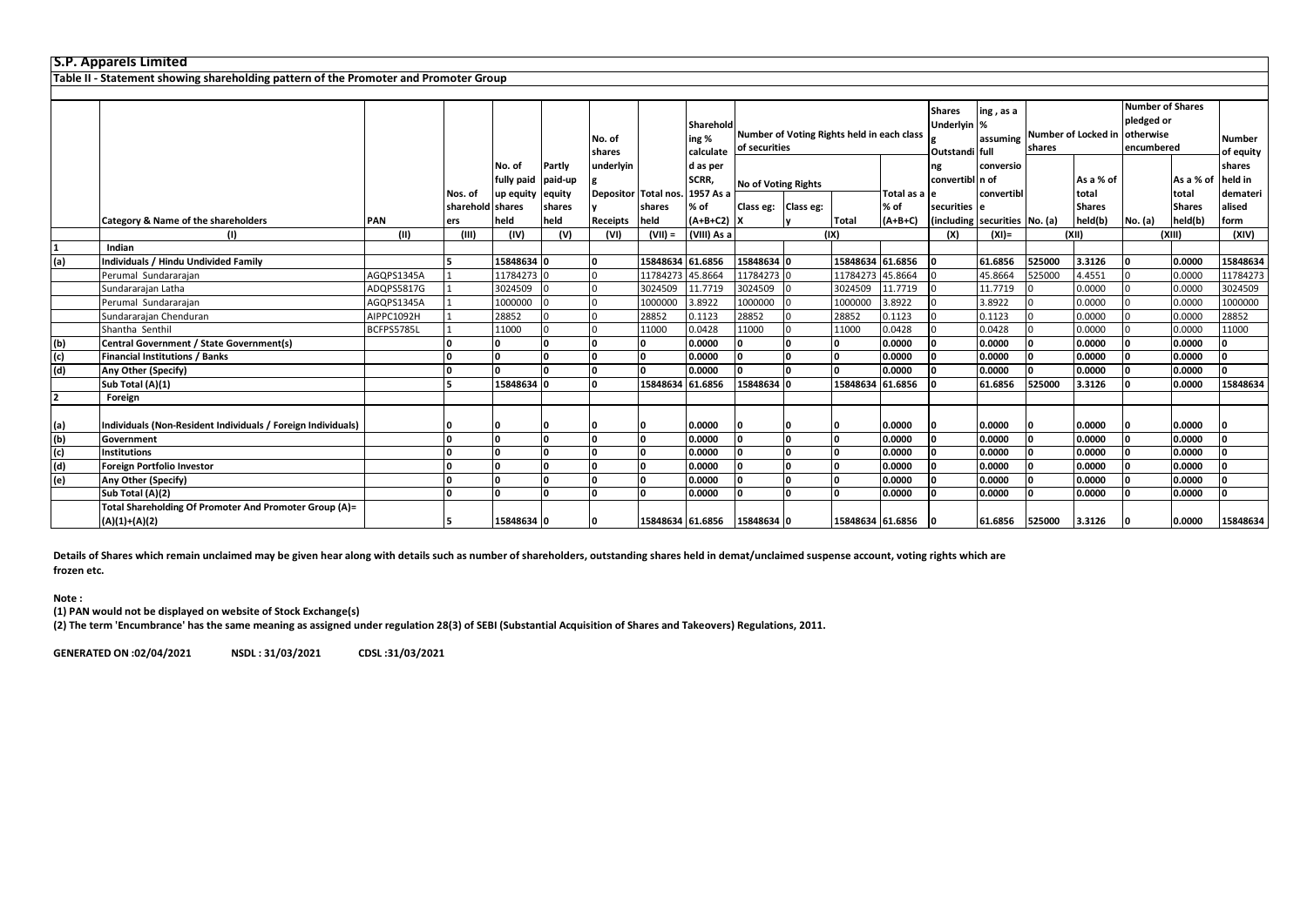|     | <b>S.P. Apparels Limited</b>                                                 |            |           |            |            |                  |                 |                    |                          |                                            |                 |            |                                                     |                               |                |                     |                                       |                      |            |
|-----|------------------------------------------------------------------------------|------------|-----------|------------|------------|------------------|-----------------|--------------------|--------------------------|--------------------------------------------|-----------------|------------|-----------------------------------------------------|-------------------------------|----------------|---------------------|---------------------------------------|----------------------|------------|
|     | Table III - Statement showing shareholding pattern of the Public shareholder |            |           |            |            |                  |                 |                    |                          |                                            |                 |            |                                                     |                               |                |                     |                                       |                      |            |
|     |                                                                              |            |           |            |            |                  |                 |                    |                          |                                            |                 |            |                                                     |                               |                |                     |                                       |                      |            |
|     |                                                                              |            |           |            |            | No. of           |                 | Sharehold<br>ing % | calculated of securities | Number of Voting Rights held in each class |                 |            | <b>Shares</b><br><b>Underlyin</b><br>Outstandi full | ing , as a<br>%<br>assuming   | shares         | Number of Locked in | <b>Number of Shares</b><br>encumbered | pledged or otherwise | Number     |
|     |                                                                              |            |           | No. of     | Partly     | shares           |                 | as per             |                          |                                            |                 |            | ng                                                  | conversio                     |                |                     |                                       |                      | of equity  |
|     |                                                                              |            |           | fully paid | paid-up    | underlyin        |                 | SCRR,              |                          | <b>No of Voting Rights</b>                 |                 |            | convertibl n of                                     |                               |                | As a % of           |                                       | As a % of            | shares     |
|     |                                                                              |            | Nos. of   | up equity  | equity     |                  | Total nos       | 1957 As a          |                          |                                            |                 | Total as a |                                                     | convertibl                    |                | total               |                                       | total                | held in    |
|     |                                                                              |            | sharehold | shares     | shares     | Depositor shares |                 | % of               | Class eg:                | Class eg:                                  |                 | % of       | securities                                          |                               |                | <b>Shares</b>       |                                       | <b>Shares</b>        | demateria  |
|     | Category & Name of the shareholders                                          | PAN        | ers       | held       | held       | y Receipts held  |                 | $(A+B+C2)$         |                          |                                            | <b>Total</b>    | $(A+B+C)$  |                                                     | (including securities No. (a) |                | held(b)             | No. (a)                               | held(b)              | lised form |
|     | (1)                                                                          | (II)       | (III)     | (IV)       | (V)        | (VI)             | $(VII) =$       | (VIII) As a        |                          |                                            | (IX)            |            | (X)                                                 | $(XI) =$                      |                | (XII)               |                                       | (XIII)               | (XIV)      |
|     | <b>Institutions</b>                                                          |            |           |            |            |                  |                 |                    |                          |                                            |                 |            |                                                     |                               |                |                     |                                       |                      |            |
| (a) | <b>Mutual Fund</b>                                                           |            |           | 3783629    |            |                  | 3783629         | 14.7265            | 3783629                  | ١O                                         | 3783629         | 14.7265    |                                                     | 14.7265                       | 0              | 0.0000              | <b>NA</b>                             | <b>NA</b>            | 3783629    |
|     | Dsp Small Cap Fund                                                           | AAAJD0430B |           | 1582904    |            |                  | 1582904         | 6.1609             | 1582904                  |                                            | 1582904         | 6.1609     |                                                     | 6.1609                        | $\Omega$       | 0.0000              | <b>NA</b>                             | <b>NA</b>            | 1582904    |
|     | Uti - Hybrid Equity Fund                                                     | AAATU1088L |           | 1330392    |            |                  | 1330392         | 5.1781             | 1330392                  |                                            | 1330392         | 5.1781     | $\Omega$                                            | 5.1781                        | $\overline{0}$ | 0.0000              | <b>NA</b>                             | <b>NA</b>            | 1330392    |
|     | Icici Prudential Smallcap Fund                                               | AAAAI0038F |           | 870333     | $\Omega$   |                  | 870333          | 3.3875             | 870333                   | $\Omega$                                   | 870333          | 3.3875     |                                                     | 3.3875                        | $\overline{0}$ | 0.0000              | NA                                    | <b>NA</b>            | 870333     |
| (b) | <b>Venture Capital Funds</b>                                                 |            |           |            | n          |                  |                 | 0.0000             |                          | O                                          | 0               | 0.0000     |                                                     | 0.0000                        | O              | 0.0000              | <b>NA</b>                             | <b>NA</b>            |            |
| (c) | <b>Alternate Investment Funds</b>                                            |            |           |            |            |                  |                 | 0.0000             |                          | O                                          |                 | 0.0000     |                                                     | 0.0000                        | 0              | 0.0000              | <b>NA</b>                             | <b>NA</b>            |            |
| (d) | <b>Foreign Venture Capital Investors</b>                                     |            | l0        | O          | $\Omega$   |                  | ١o              | 0.0000             |                          | O                                          | O               | 0.0000     | ١o                                                  | 0.0000                        | O              | 0.0000              | <b>NA</b>                             | <b>NA</b>            |            |
| (e) | <b>Foreign Portfolio Investor</b>                                            |            |           | 5544       | $\Omega$   | O                | 5544            | 0.0216             | 5544                     | $\mathbf{0}$                               | 5544            | 0.0216     | ١o                                                  | 0.0216                        | 0              | 0.0000              | <b>NA</b>                             | <b>NA</b>            | 5544       |
| (f) | <b>Financial Institutions / Banks</b>                                        |            | $\Omega$  | 0          | $\Omega$   | $\Omega$         |                 | 0.0000             | 0                        | O                                          | O               | 0.0000     | $\Omega$                                            | 0.0000                        | 0              | 0.0000              | <b>NA</b>                             | <b>NA</b>            |            |
| (g) | <b>Insurance Companies</b>                                                   |            |           |            | $\sqrt{2}$ |                  |                 | 0.0000             |                          | n                                          | O               | 0.0000     |                                                     | 0.0000                        | n              | 0.0000              | <b>NA</b>                             | <b>NA</b>            |            |
| (h) | <b>Provident Funds/ Pension Funds</b>                                        |            |           |            |            |                  |                 | 0.0000             |                          | O                                          |                 | 0.0000     |                                                     | 0.0000                        |                | 0.0000              | <b>NA</b>                             | <b>NA</b>            |            |
| (i) | Any Other (Specify)                                                          |            | l0        | O          | n          |                  |                 | 0.0000             |                          | O                                          |                 | 0.0000     |                                                     | 0.0000                        | $\Omega$       | 0.0000              | <b>NA</b>                             | <b>NA</b>            |            |
|     | Sub Total (B)(1)                                                             |            |           | 3789173    | $\Omega$   |                  | 3789173         | 14.7481            | 3789173                  | 0                                          | 3789173         | 14.7481    |                                                     | 14.7481                       | 0              | 0.0000              | <b>NA</b>                             | <b>NA</b>            | 3789173    |
|     | Central Government/ State Government(s)/                                     |            |           |            |            |                  |                 |                    |                          |                                            |                 |            |                                                     |                               |                |                     |                                       |                      |            |
| 2   | President of India                                                           |            |           |            |            |                  |                 |                    |                          |                                            |                 |            |                                                     |                               |                |                     |                                       |                      |            |
|     | Sub Total (B)(2)                                                             |            | $\Omega$  |            |            |                  | n               | 0.0000             |                          | O                                          | <sup>0</sup>    | 0.0000     | ١n                                                  | 0.0000                        | 0              | 0.0000              | <b>NA</b>                             | <b>NA</b>            |            |
| 3   | <b>Non-Institutions</b>                                                      |            |           |            |            |                  |                 |                    |                          |                                            |                 |            |                                                     |                               |                |                     |                                       |                      |            |
| (a) | <b>Individuals</b>                                                           |            |           | $\Omega$   | $\Omega$   |                  |                 |                    |                          |                                            |                 |            |                                                     |                               | O              |                     | <b>NA</b>                             | <b>NA</b>            |            |
|     | . Individual shareholders holding nominal                                    |            |           |            |            |                  |                 |                    |                          |                                            |                 |            |                                                     |                               |                |                     |                                       |                      |            |
|     | share capital up to Rs. 2 lakhs.                                             |            | 11112     | 2892687    |            |                  | 2892687         | 11.2588            | 2892687                  |                                            | 2892687         | 11.2588    |                                                     | 11.2588                       |                | 0.0000              | NA                                    | ΝA                   | 2892677    |
|     | ii. Individual shareholders holding nominal                                  |            |           |            |            |                  |                 |                    |                          |                                            |                 |            |                                                     |                               |                |                     |                                       |                      |            |
|     | share capital in excess of Rs. 2 lakhs.                                      |            | 15        | 1873481    |            |                  | 1873481         | 7.2919             | 1873481                  |                                            | 1873481         | 7.2919     |                                                     | 7.2919                        |                | 0.0000              | <b>NA</b>                             | <b>NA</b>            | 1873481    |
|     | Kesavapillai Annamalai                                                       | ACBPA4863A |           | 924091     | $\Omega$   |                  | 924091          | 3.5967             | 924091                   | $\overline{0}$                             | 924091          | 3.5967     | l O                                                 | 3.5967                        | $\overline{0}$ | 0.0000              | <b>NA</b>                             | <b>NA</b>            | 924091     |
| (b) | <b>NBFCs registered with RBI</b>                                             |            | 0         | O.         | O          | 0                |                 | 0.0000             | 0                        | O                                          | 0               | 0.0000     | ١o                                                  | 0.0000                        | 0              | 0.0000              | <b>NA</b>                             | <b>NA</b>            | 0          |
|     | <b>Trust Employee</b>                                                        |            |           |            |            |                  |                 | 0.0000             |                          | n                                          | n               | 0.0000     |                                                     | 0.0000                        | n              | 0.0000              | <b>NA</b>                             | <b>NA</b>            |            |
|     | <b>Overseas Depositories (holding DRs) (balancing</b>                        |            |           |            |            |                  |                 |                    |                          |                                            |                 |            |                                                     |                               |                |                     |                                       |                      |            |
| (d) | figure)                                                                      |            |           |            |            |                  |                 | 0.0000             |                          |                                            |                 | 0.0000     |                                                     | 0.0000                        |                | 0.0000              | <b>NA</b>                             | <b>NA</b>            |            |
| (c) | Any Other (Specify)                                                          |            | 955       | 1288625    | O          | 0                | 1288625         | 5.0155             | 1288625                  | 0                                          | 1288625         | 5.0155     | 0                                                   | 5.0155                        | 0              | 0.0000              | <b>NA</b>                             | <b>NA</b>            | 943413     |
|     | Trusts                                                                       |            |           | 2847       | O          | 0                | 2847            | 0.0111             | 2847                     | O                                          | 2847            | 0.0111     | ١o                                                  | 0.0111                        | 0              | 0.0000              | <b>NA</b>                             | <b>NA</b>            | 2847       |
|     | <b>Hindu Undivided Family</b>                                                |            | 389       | 127653     | n          |                  | 127653          | 0.4968             | 127653                   | $\Omega$                                   | 127653          | 0.4968     |                                                     | 0.4968                        | $\Omega$       | 0.0000              | <b>NA</b>                             | <b>NA</b>            | 127653     |
|     | <b>Foreign Companies</b>                                                     |            |           | 345212     | $\Omega$   |                  | 345212          | 1.3436             | 345212                   | $\Omega$                                   | 345212          | 1.3436     |                                                     | 1.3436                        | O              | 0.0000              | <b>NA</b>                             | <b>NA</b>            |            |
|     | M/S Euro Asia Agencies Limited Hongkong                                      |            |           | 345212     |            |                  | 345212          | 1.3436             | 345212                   |                                            | 345212          | 1.3436     |                                                     | 1.3436                        | $\Omega$       | 0.0000              | <b>NA</b>                             | <b>NA</b>            |            |
|     | Non Resident Indians (Non Repat)                                             |            | 104       | 49007      | O          | 0                | 49007           | 0.1907             | 49007                    | O                                          | 49007           | 0.1907     | ١o                                                  | 0.1907                        | 0              | 0.0000              | <b>NA</b>                             | <b>NA</b>            | 49007      |
|     | Non Resident Indians (Repat)                                                 |            | 306       | 190739     | O          | 0                | 190739          | 0.7424             | 190739                   | O                                          | 190739          | 0.7424     | ١o                                                  | 0.7424                        | 0              | 0.0000              | <b>NA</b>                             | <b>NA</b>            | 190739     |
|     | <b>Clearing Member</b>                                                       |            | 33        | 39233      |            |                  | 39233           | 0.1527             | 39233                    | $\Omega$                                   | 39233           | 0.1527     |                                                     | 0.1527                        | $\Omega$       | 0.0000              | <b>NA</b>                             | <b>NA</b>            | 39233      |
|     | <b>Bodies Corporate</b>                                                      |            | 121       | 533934     |            |                  | 533934          | 2.0782             | 533934                   |                                            | 533934          | 2.0782     |                                                     | 2.0782                        | O              | 0.0000              | <b>NA</b>                             | <b>NA</b>            | 533934     |
|     | Sub Total (B)(3)                                                             |            | 12082     | 6054793    |            |                  | 6054793         | 23.5663            | 6054793                  |                                            | 6054793         | 23.5663    |                                                     | 23.5663                       |                | 0.0000              | <b>NA</b>                             | <b>NA</b>            | 5709571    |
|     | <b>Total Public Shareholding (B)=</b>                                        |            | 12086     | 9843966    |            | ١o               |                 |                    | 9843966                  |                                            |                 |            |                                                     | 38.3144                       |                | 0.0000              | <b>NA</b>                             | <b>NA</b>            | 9498744    |
|     | $(B)(1)+(B)(2)+(B)(3)$                                                       |            |           |            |            |                  | 9843966 38.3144 |                    |                          |                                            | 9843966 38.3144 |            |                                                     |                               |                |                     |                                       |                      |            |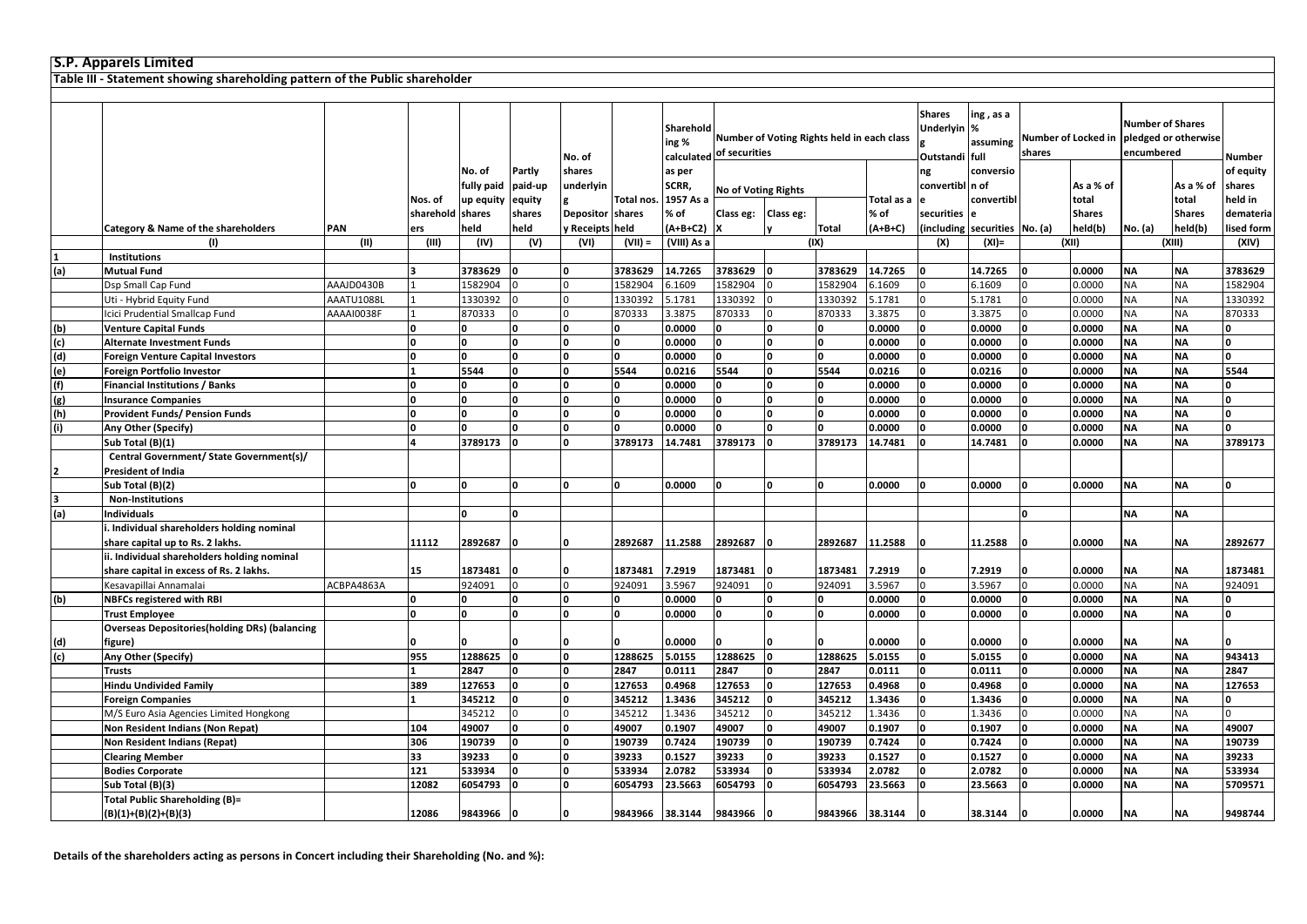| INo. of shareholders | No. of Shares |
|----------------------|---------------|
|                      |               |

**Details of Shares which remain unclaimed may be given hear along with details such as number of shareholders, outstanding shares held in demat/unclaimed suspense account, voting rights which are frozen etc.**

## **Note :**

**(1) PAN would not be displayed on website of Stock Exchange(s).** 

**(2) The above format needs to disclose name of all holders holding more than 1% of total number of shares**

**(3) W.r.t. the information pertaining to Depository Receipts, the same may be disclosed in the respective columns to the extent information available and the balance to be disclosed as held by custodian.**